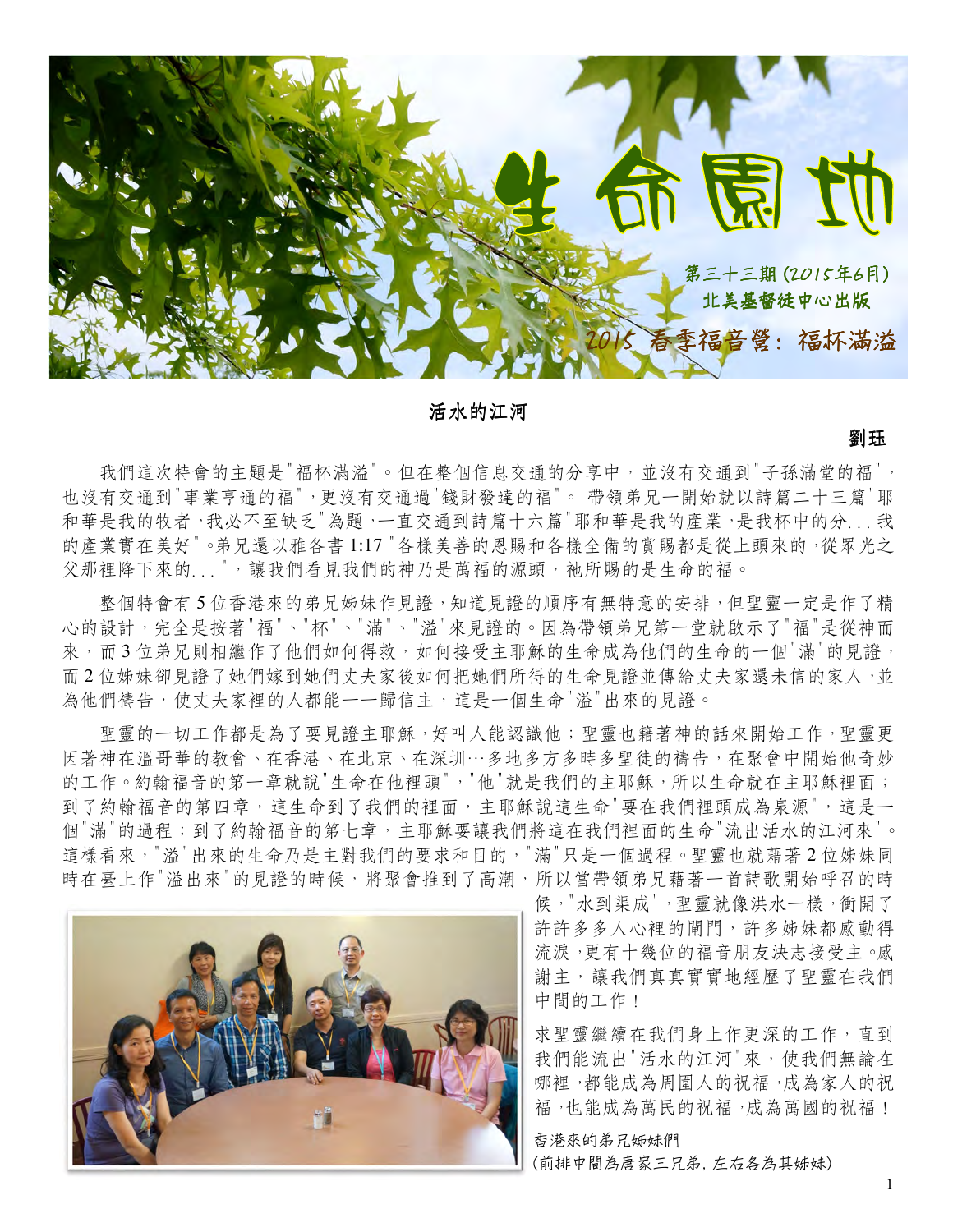

### 這一生最美的祝福

王東

# "在我的歌聲裡, 我用音符譖美你, 你的美好是我今生頌揚的"

為著這次"福杯滿溢"的福音營, 我們在 Sherry 姊 妹的帶領下,用了兩個月的時間預備福音營唱的 詩歌;在這預備的過程中,我的屬靈生命得到了 供應而成長。這些歌曲,曲曲經典,常常縈繞耳 畔。成為我們日常生活的帶領;那美妙的旋律常 常情不自禁的哼唱起來;在歌聲裡,主的愛得到 弘揚!在歌聲裡,我們的信心得堅固;在歌聲 裡,福音朋友聽到了主的召喚。

# "這一生最美的祝福, 就是能認識主耶穌, 這一生最美的祝福,就是能信靠主耶穌。"

在這次福音營,我最有得著的就是唐家弟兄姊妹 所作美好的見證,如雲彩圍繞著我們。福音營的 主題是"福杯滿溢",這來自聖經詩篇 23:5-"在我 敵人面前,祢為我擺設了筵席;祢用油膏了我的 頭,使我的福杯滿溢",而唐家二哥 Jack 所做的 見證尤其打動我。從我在國內的經歷,深知他信 主是多麼不容易。他的受浸歸入主名,最重要的 是有家人不斷的為他禱告、不斷的傳福音,更邀 請他參加福音聚會有七年之久。雖然遭到他不斷 的推託,但家裡人從未灰心、放棄;最終二哥相 信、受浸。成為基督徒之後的二哥,煥然活出嶄 新的生命,雖然職場環境沒有改變,但他的心改 變了;成為在基督裡新造的人,有喜樂自內心泉 湧。並成為主榮耀的見證。

# "走在高山深谷, "走在高山深谷,祂會伴我同行 ,祂會伴我同行; 我知道,這是最美的祝福。"

我不僅聯想到我自己的家人,包括父母、姊夫、妹 夫…等等其他親屬都是常年在中國的商業化市場

裡摸爬打滾、爾虞我詐,外表風光但心力交瘁,可 我自己又為他們作了什麼呢?以往每次想向他們 傳福音,心裡就打退堂鼓、沒有勇氣。福音營"福 杯滿溢"信息,使我經歷到主的祝福,我清楚的知 道他的美善。唐氏弟兄、姊妹所做的見證使我剛強 壯膽,我的這些親屬們,他們需要我把主最美好的 祝福傳給他們,他們需要主住在他們裡面。福杯滿 溢,應該是我自己被充滿,又流出來,流給身邊的 人,這才叫滿溢。不管他們對福音能夠領受多少, 但我相信主會做工、會伴我同行,不論走在高山深 谷,我知道,這是最美的祝福。



王東弟兄與劉獻偉姊妹

## 福音營體會

#### 周順興

福音營,改變了我的人生和思想觀念,從一個 無神論者,轉變為一個基督徒。我深深體會,祢愛 的寶貴,我將永遠追隨祢,一步一步跟著祢走到永 遠,永不後退。

 在福音營的日子裡看到了、聽到了唐家兄弟姊 妹對福杯滿溢的體會,及其他弟兄姐妹們對主的 愛,使我深感世上只有一位神、唯一的神,那就是 我們的耶穌, 袖是我永恆生命的主, 我將永遠得到 祂的愛,我將永遠歌唱一首天上的歌,那就是神的 歌。



金文娟姊妹與周順興弟兄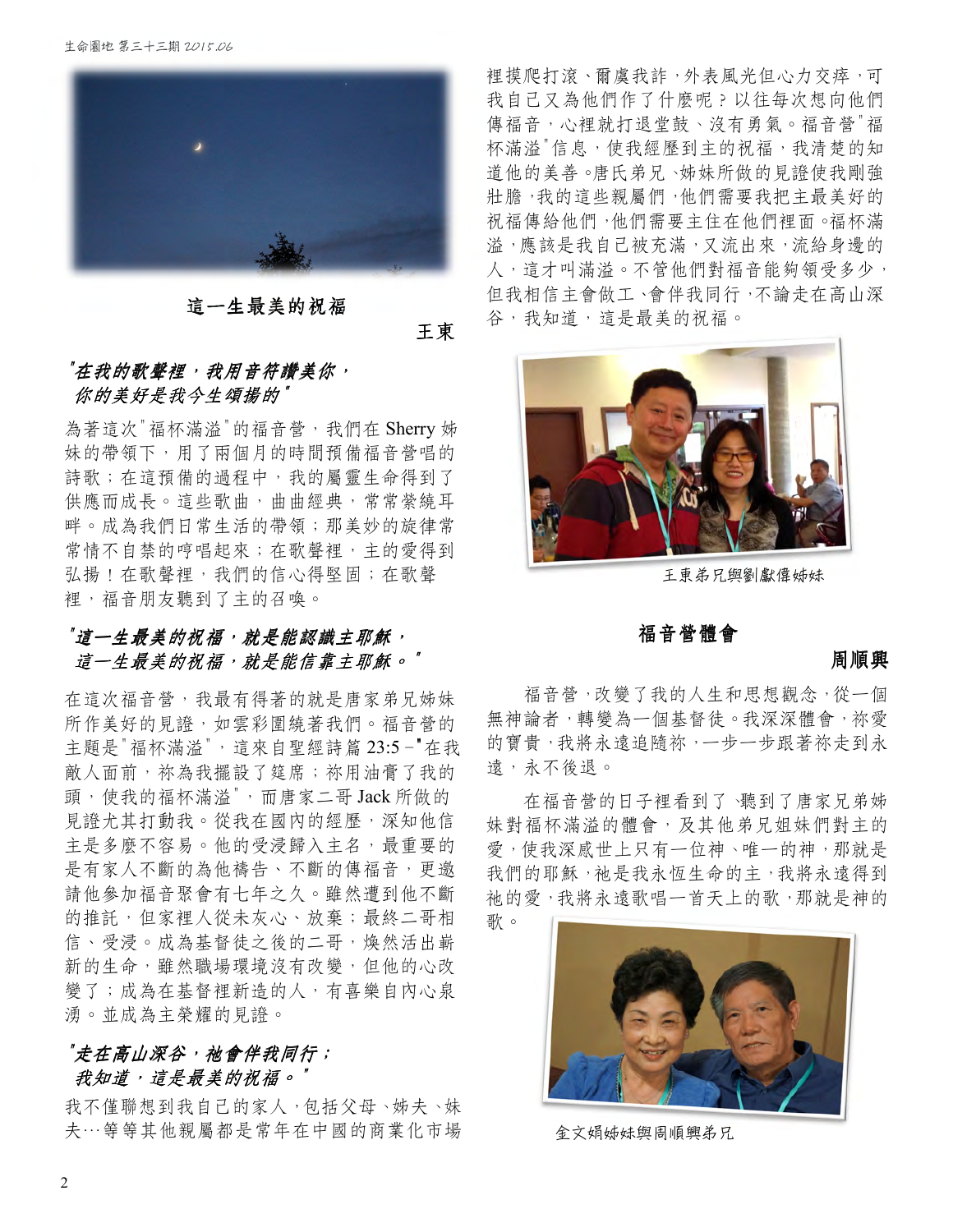#### 美夢成真

#### 崔海霞

 一直以來,神學院在我的眼中是迷信的、古老 的、甚至是頑固不化的,花大好的光陰來這裡讀大 學簡直是拿生命在開玩笑,我經常懷疑那些讀神學 院這類大學的學生,他們的腦子是不是有問題?他 們的家長是不是腦子也有問題?帶著對這些問題 的不解,加上我的房東太太催促我一定要來參加這 個福音營,於是週五 Jerry 放學後,我們隨著朋友一 起來到了這個地方。

 有人說,讀萬卷書不如行萬里路,行萬里路不 如閱人無數。這次探索的福音營之旅,對於我和 Jerry 來說,絕對稱得上是一次奇妙的、萬分收穫的 一次旅程。來到營地,志願者兄弟姊妹都已經出來 迎接我們了,給我們配好了房間的鑰匙,還要親自 帶我們去到房間。等我們放下行李,引領我們去飯 廳吃早已準備的自助晚餐,讓我最為感動的是,我 們之前素不相識,他們一見到我就能叫出我的名 字,當然還包括 Jerry,那種親切感經常叫我覺得自 己無地自容,因為儘管他們對我這般友好,我還是 記不住大家的名字,大家的噓寒問暖襯托出了我的 狹隘與弱小。我早就習慣了出門都是靠著自己,自 己找吃的、喝的、用的等等,很少依靠別人,當然 也不會去為別人去想、去做以及操任何心。在教會 這種大環境中,他們不一樣,他們都在為別人考慮 著,每一個人都在努力地在為別人服務,這種服務 不帶有任何報酬,沒有任何私利的心,越是這樣, 越發覺得感動;每當這個時候,我就在想,要是在 國內,也有這種大量的組織該有多好,大家也這樣 相互扶持,不帶功利自私的這種團體組織一定能給 社會帶來滿滿的正能量。但是,我知道,在咱們中 國,這些太難太難,大環境不允許,人太多了,資 源太少了。在這個弱肉強食的社會裡,優勝劣汰自 然傳承著老祖宗流傳下來的自然界生態法則。

 我很慶幸能在我 36 歲的時候來到這樣一個美 麗的國家。這裡的人都是慢節奏,沒有過多的生活 壓力,沒有過多的策爭,沒 有加班,沒有勤奮;擁有的,就是這樣原生態的自 然生活,大家都感覺到很滿足。儘管,這對我來說 是極為寶貴的學習閱歷的一年,我沒有別人預期的 那種學術成果,沒有完成國家花錢把我送出來的最 初衷的目的,沒有親朋好友想像的那種出來鍍金, 回國就會升職的美麗夢想。但是我太滿足,太慶幸, 大家想要的,大家預期的,都不是我想要的;現在 我得到的,正是我苦苦經營,苦苦等待了36年的美 麗夢想--我要重新為我自己而活!

 這次營會的主題是"福杯滿溢",從香港來的 基督徒一大家子為我們講解著他們的見證,他們 對主耶穌的信仰與深深的愛,那種愛,在那種環 境下,你真的會被感動。我實在想不出這是哪來 的力量,很多人哭了,是真的哭了,流著熱淚唱 著祝福歌,向來鐵石心腸的我也被融化了、驚呆 了,我深深地被這些兄弟姐妹折服了!



崔海霞姊妹與兒子Jerry

Jerry 跟孩子們在一起,有專門的老師照顧培 養,至少三、四個年輕大學生模樣的老師在耐心地 教育著這幫孩子們,他們真的沒有任何報酬,而且 參加這種福音活動還要繳費,換成是我們在國內的 話,肯定會覺得不可思議;但是,在這裡,他(她) 們確實是這樣做的。期間,孩子們學會了唱英文讚 美歌,學會了愛 Love、喜樂 Joy、和平 Peace、忍耐 Patience、恩慈 Kindness、良善 Goodness、信實 Faithfulness、溫柔 Gentleness、節制 Self-control 等 九大主題的真實含義。大的孩子照顧著小的孩子, 他們還組織了球類運動,排球、籃球、足球,孩子 們表現的一點都不差。偌大的一個運動場,孩子們 英勇善戰,非常有愛;室外的廣場上,有人跳起了 小蘋果,還有弟兄帶來了幾大箱柳丁、兩盤超甜的 西瓜…每一個人臉上都掛著笑。

 這次的活動,還有來自北京的朋友、臺灣的 朋友、美國的朋友,當然最多的還是咱們溫哥華 的朋友。向籌辦教會福音營的各位致敬,大恩不 言謝,真是福杯滿溢,很多兄弟姐妹都特別熱情 友好,沒辦法一一記錄了。總之,這次 留下了終生難忘的印象,我好似也感覺 自己已經得了重